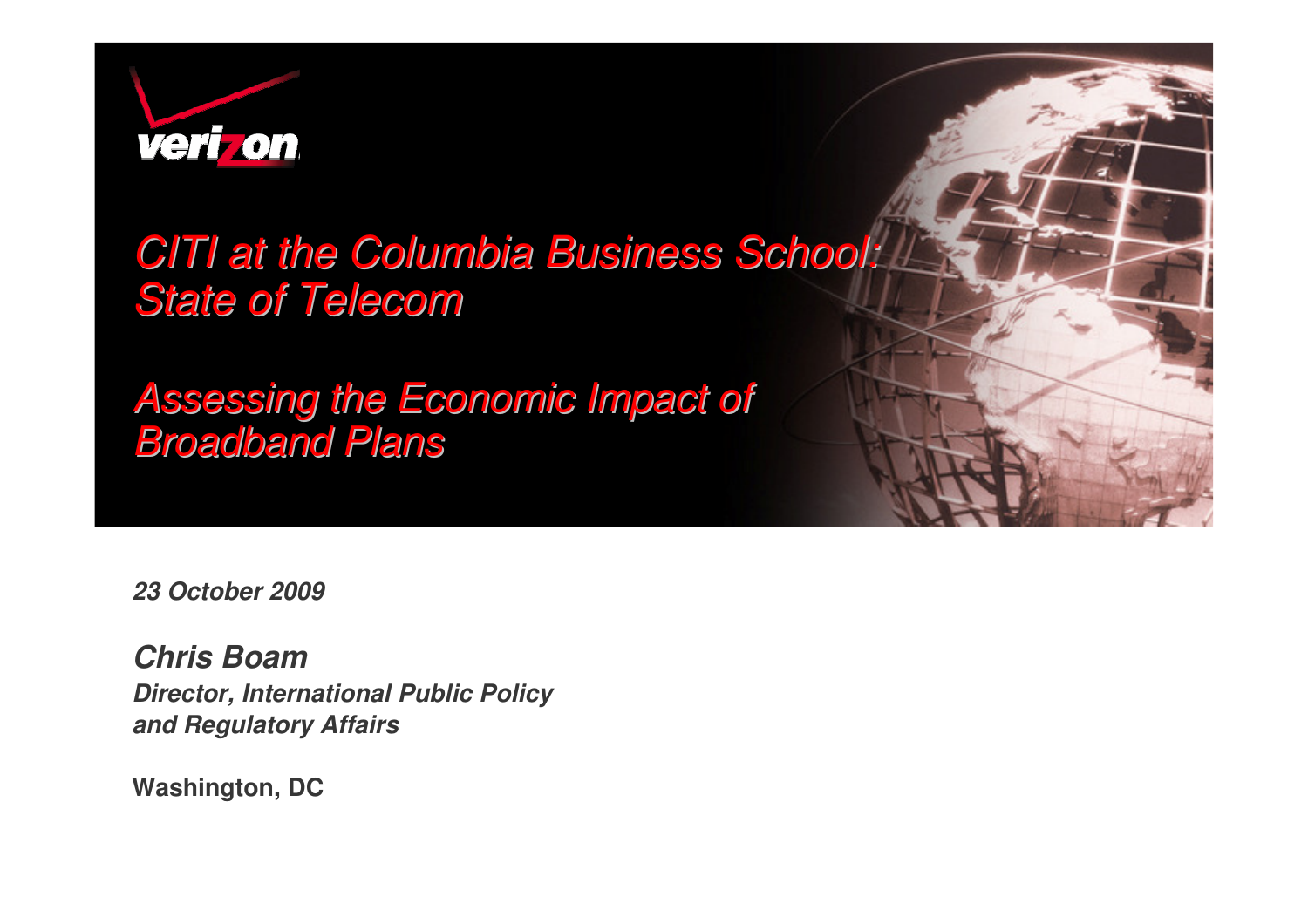## **U.S. Broadband at a Glance**

#### **U.S. Broadband Status:**

- **Broadband available to** 94%**of U.S. households**
- 63% **of households subscribe to broadband**
- **Over** 80% **of population has**  *multiple choices* **of broadband platform and provider**
- 50% **of subscribers receive 3+ Mbps, 32% receive 6+ Mbps (actual speed)**

#### **U.S. Government Activity:**

- **U.S. Economic Recovery Plan provides \$7 billion to reach underserved**
- **FCC developing National Broadband Plan**

#### *117 Days to the Plan*

• **Support for high-tech classrooms, health information technology, and smart electric grids**

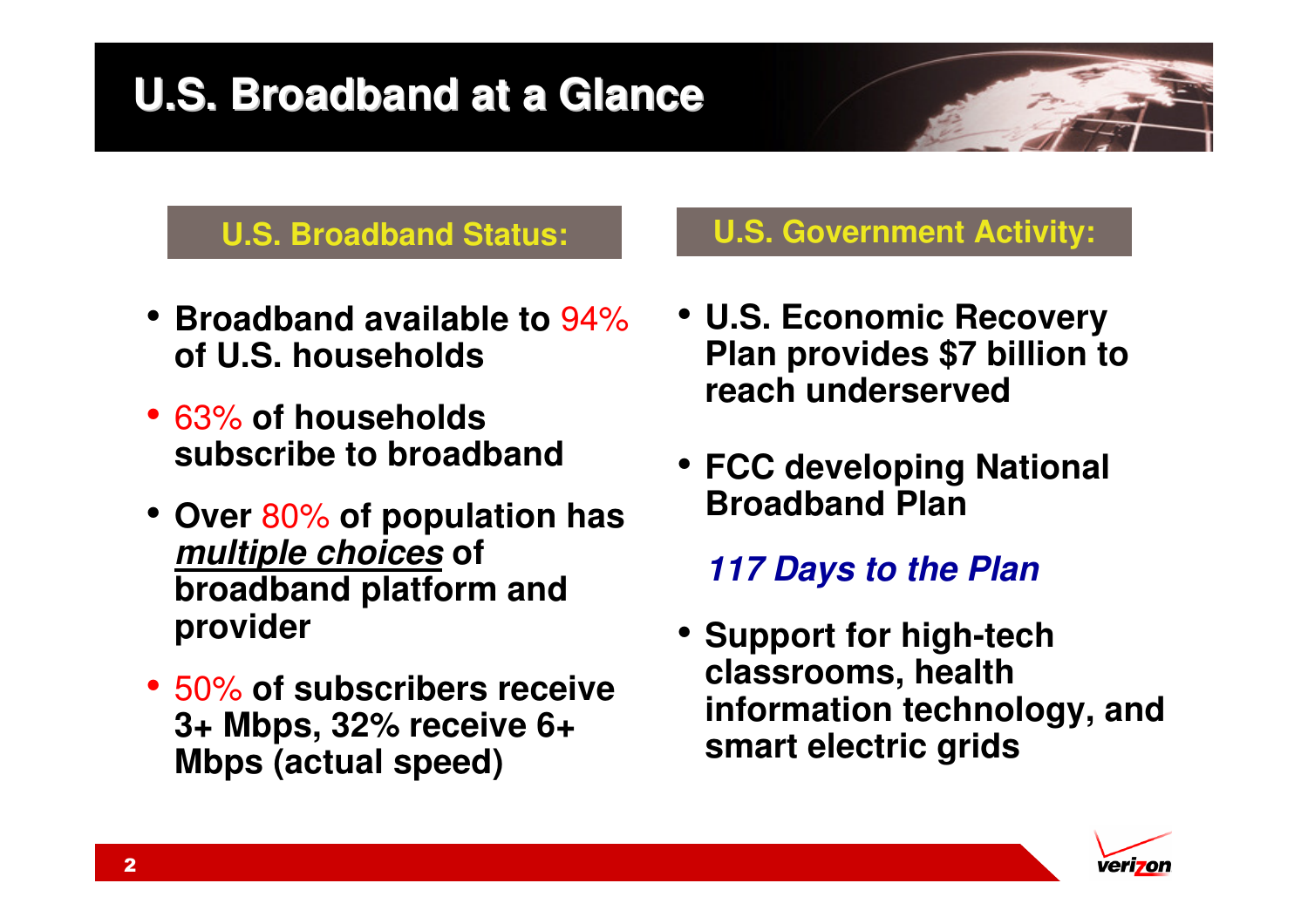# **U.S. Platform Diversity – unique globally**

- **With the highest level of platform diversity globally, or nearly the highest, depending upon your measure.**
- • **58% of the U.S. broadband market is occupied by non-DSL technologies (cable, fiber, satellite, BPL, other)**



Wallsten: applying IDATE data (March 2009)

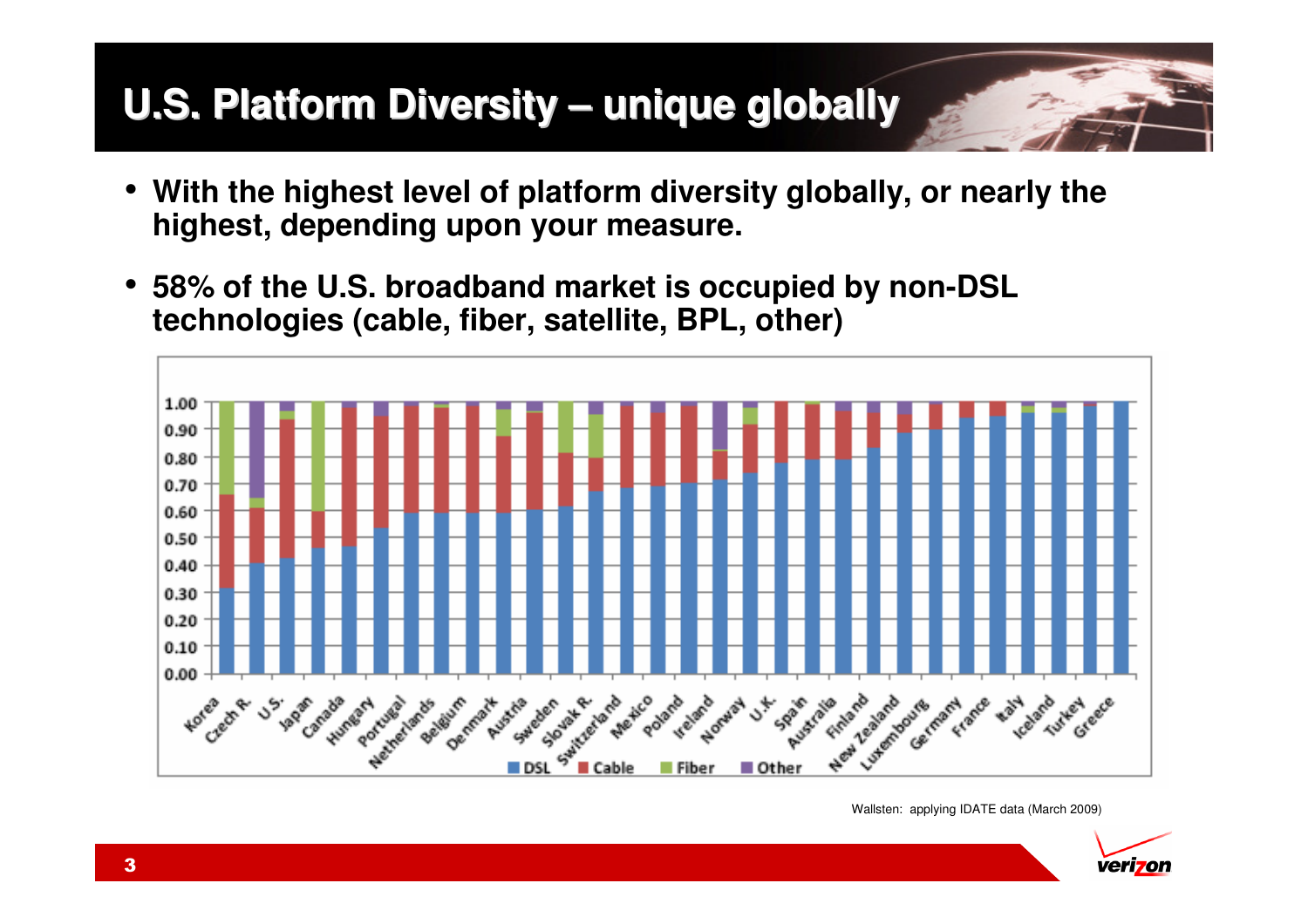## **Private Investment has been Driving U.S. Broadband Deployment**

- **Private Capital Invested in U.S. Broadband Deployment:**\$367 Billion *(2003-2008)*
- **Annual Capital Investment in 2008** up 78% **over 2003**
- **Scale and scope of broadband construction greater than the Interstate Highway System in the 1950s and the Apollo Space Program in the 1960s**



**CAPITAL INVESTMENT BROADBAND INFRASTRUCTURE (**2003 – 2008*)*



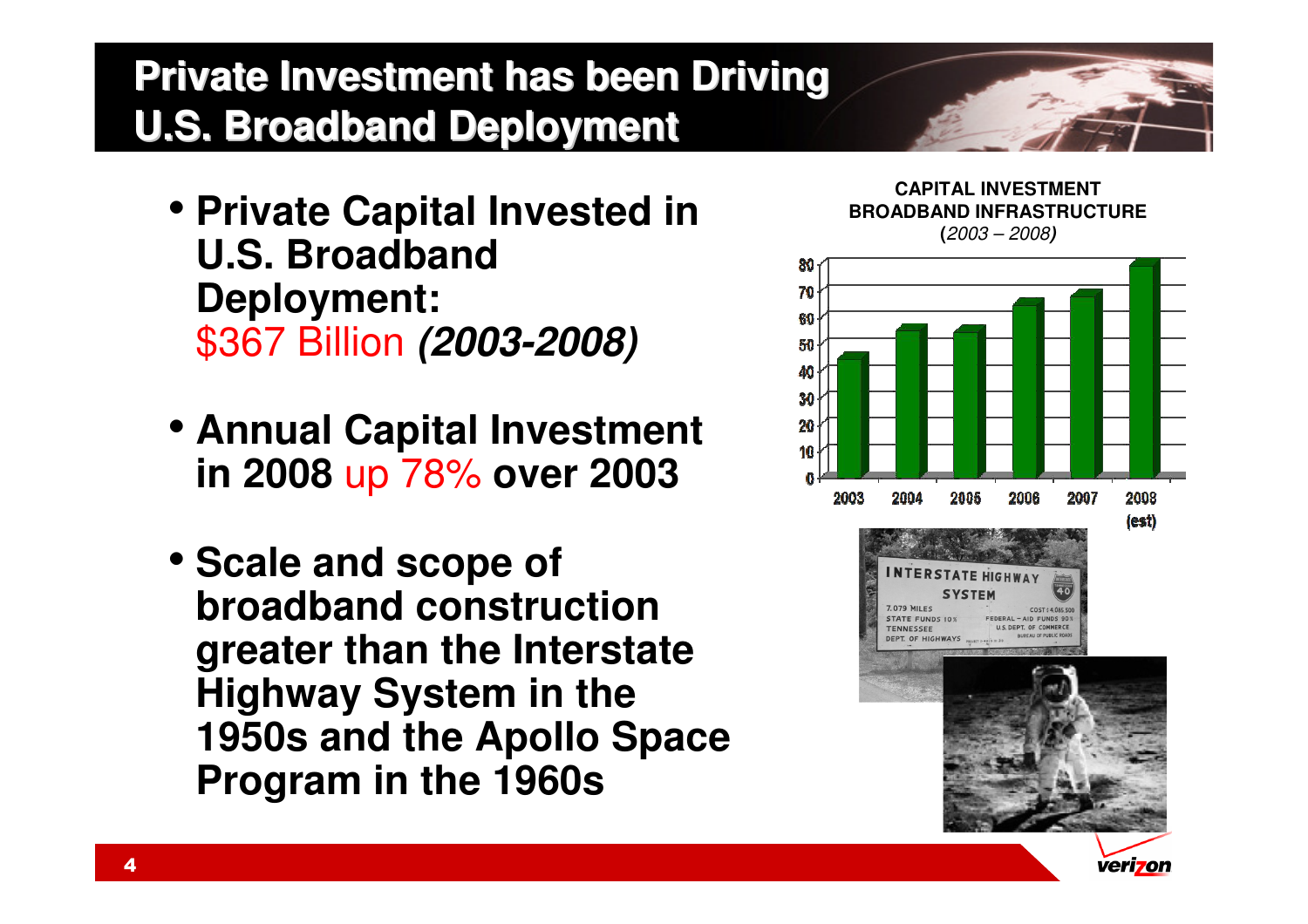#### **Expanding Deployment is a Key Social Policy Goal to which Verizon is Committed**



#### **Capital Expenditures (in US\$ billions)**



\* Ovum "Global Capital Advisory Service" (Mar. 2009)

\*\* As depicted in respective 2008 year-end 10K and exhibits

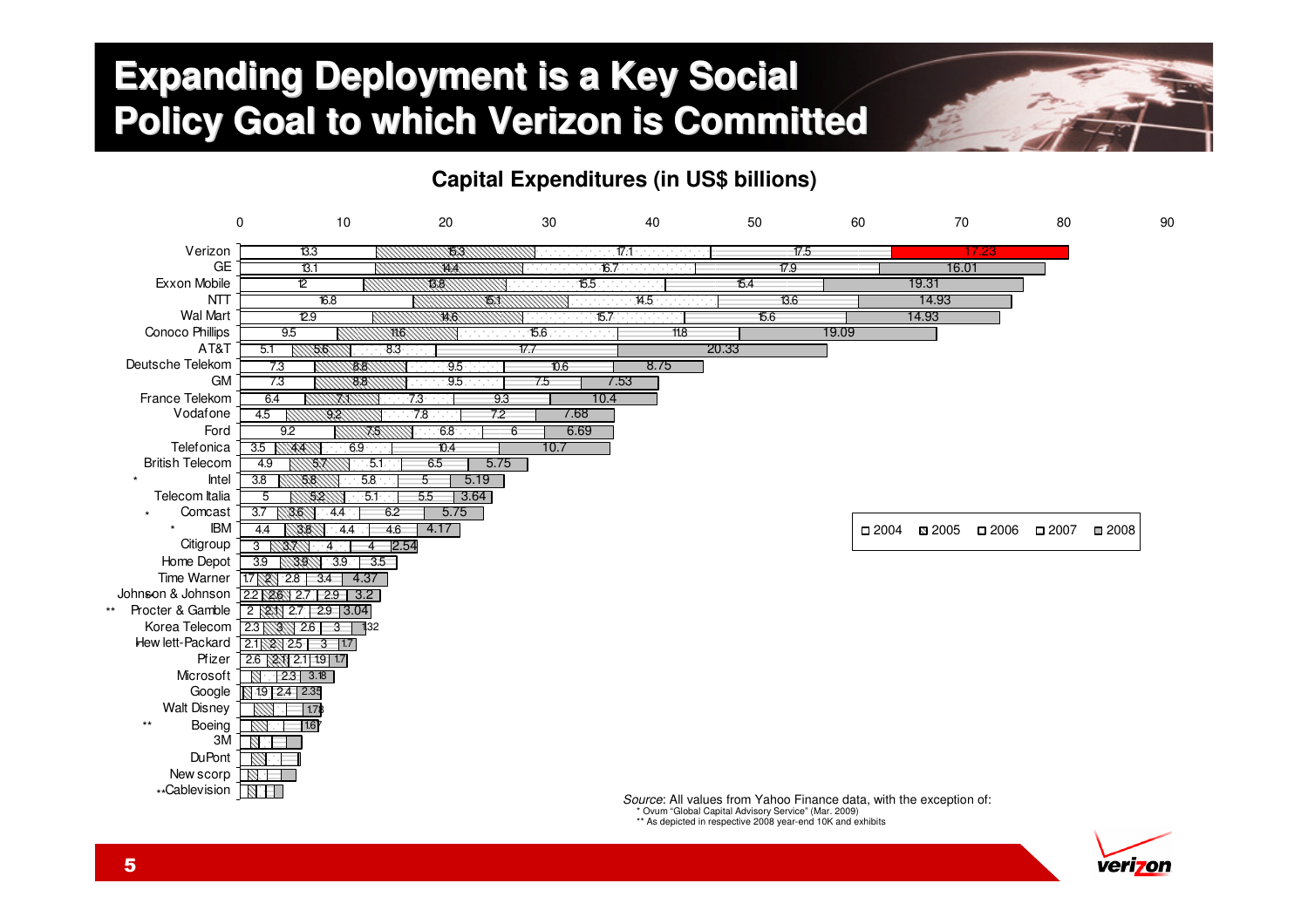

- Most U.S. state markets nearly 100% inter-office fiber by 2005 prior to launch of FiOS
- Field trials underway for 100G optical service (typical speeds today 10G and 40G)

# • **Fiber-to-the-Home – FiOS**

- By 2010 Verizon will have spent \$23 billion deploying the nation's most advanced fiberoptic network to deliver the benefits of converged communications, information and entertainment services (covering roughly 18 million premises)
- FiOS FTTH services already available to 13.2 million homes and businesses to-date

## • **Wireless 3G and 4G (LTE)**

- Verizon EV-DO (top end: 3Mbps down / 1Mbps up; average 1.4Mbps / 8Kbps) is in 245 major metro areas and 194 primary airports – a potential population of 288 million
- Plans to develop and deploy its fourth generation mobile broadband network using Long Term Evolution (LTE) – with commercial deployments beginning by YE 2009
	- Testing in collaboration with China Mobile and Vodafone
	- LTE seen as technology for wireless broadband in global markets
- Applications: Open Development Initiative Joint Innovation Lab (JIL) developing applications with Vodafone, China Mobile, and Softbank

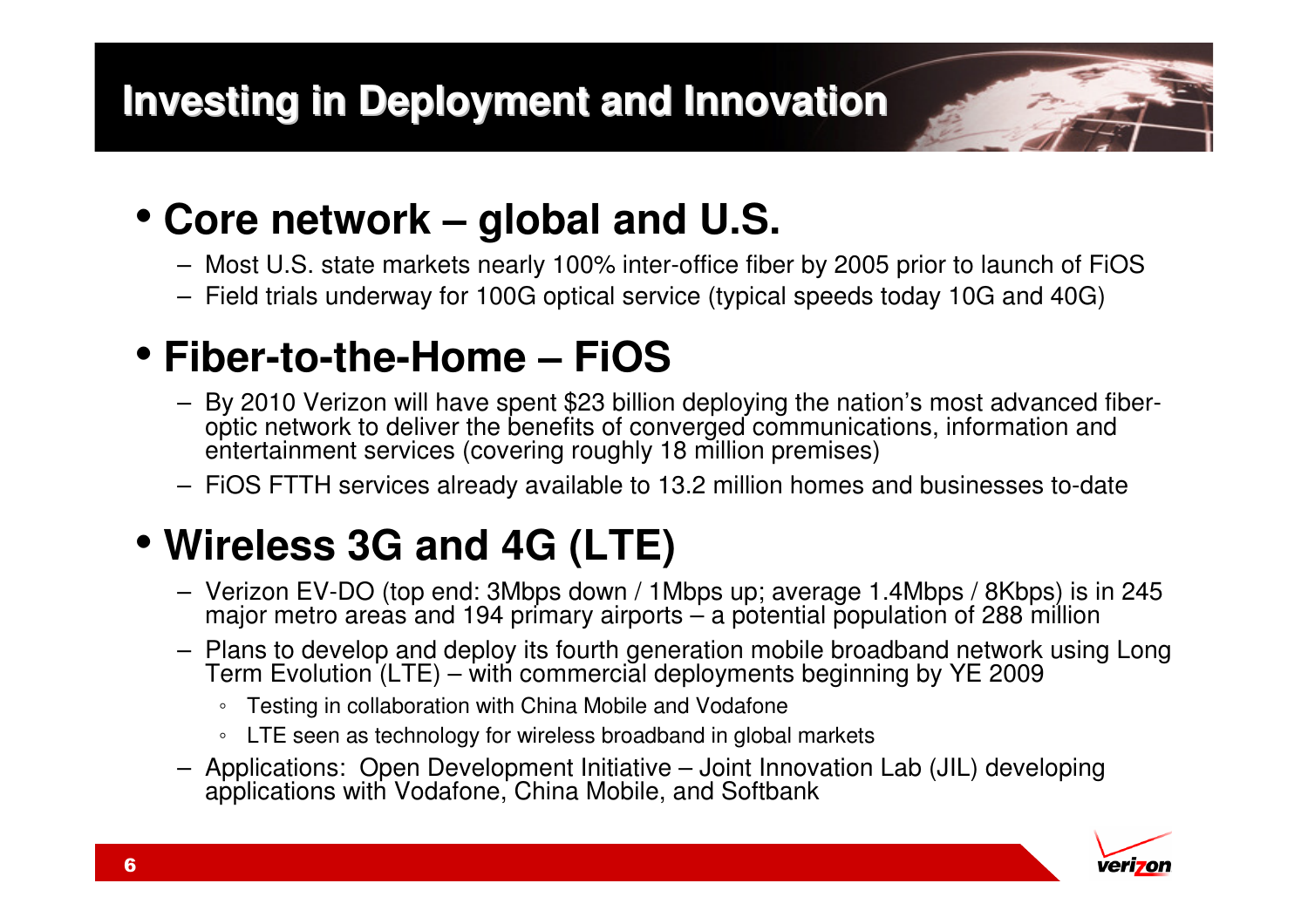# **Comparative Data – Broadband Basics**

• **The U.S. still ranks among the highest globally in terms of household take-up and availability of broadband**

| Country           | Percent of<br>Households and<br><b>Business Taking</b><br><b>Broadband</b> | Percent of the<br><b>Population with</b><br>Access to<br><b>Broadband</b> |
|-------------------|----------------------------------------------------------------------------|---------------------------------------------------------------------------|
| Australia         | 43                                                                         | 89                                                                        |
| Denmark           | 69                                                                         | 98                                                                        |
| Europe<br>average | 35                                                                         | 89                                                                        |
| France            | 48                                                                         | 98                                                                        |
| Germany           | 36                                                                         | 96                                                                        |
| Italy             | 23                                                                         | 94                                                                        |
| Japan             | 63                                                                         | 96                                                                        |
| Korea             | 93                                                                         | 100                                                                       |
| Netherlands       | 77                                                                         | 100                                                                       |
| Sweden            | 62                                                                         | 100                                                                       |
| UK                | 47                                                                         | 100                                                                       |
| USA               | 51                                                                         | 96                                                                        |

Col 1: EU and NTIA surveys (2008); Col 2: OECD (ACMA for Aust.)

| Country                  | Number of<br><b>Broadband</b><br><b>Access Lines per</b><br>100 Persons<br>(penetration) |
|--------------------------|------------------------------------------------------------------------------------------|
| Australia                | 25.4                                                                                     |
| <b>Denmark</b>           | 37.2                                                                                     |
| <b>Europe</b><br>average | 23.4                                                                                     |
| <b>France</b>            | 28                                                                                       |
| Germany                  | 27.4                                                                                     |
| Italy                    | 19.2                                                                                     |
| Japan                    | 23.6                                                                                     |
| Korea                    | 32                                                                                       |
| <b>Netherlands</b>       | 35.8                                                                                     |
| Sweden                   | 32                                                                                       |
| UK                       | 28.5                                                                                     |
| <b>U.S.A.</b>            | 26.7                                                                                     |

OECD (May. 2009)

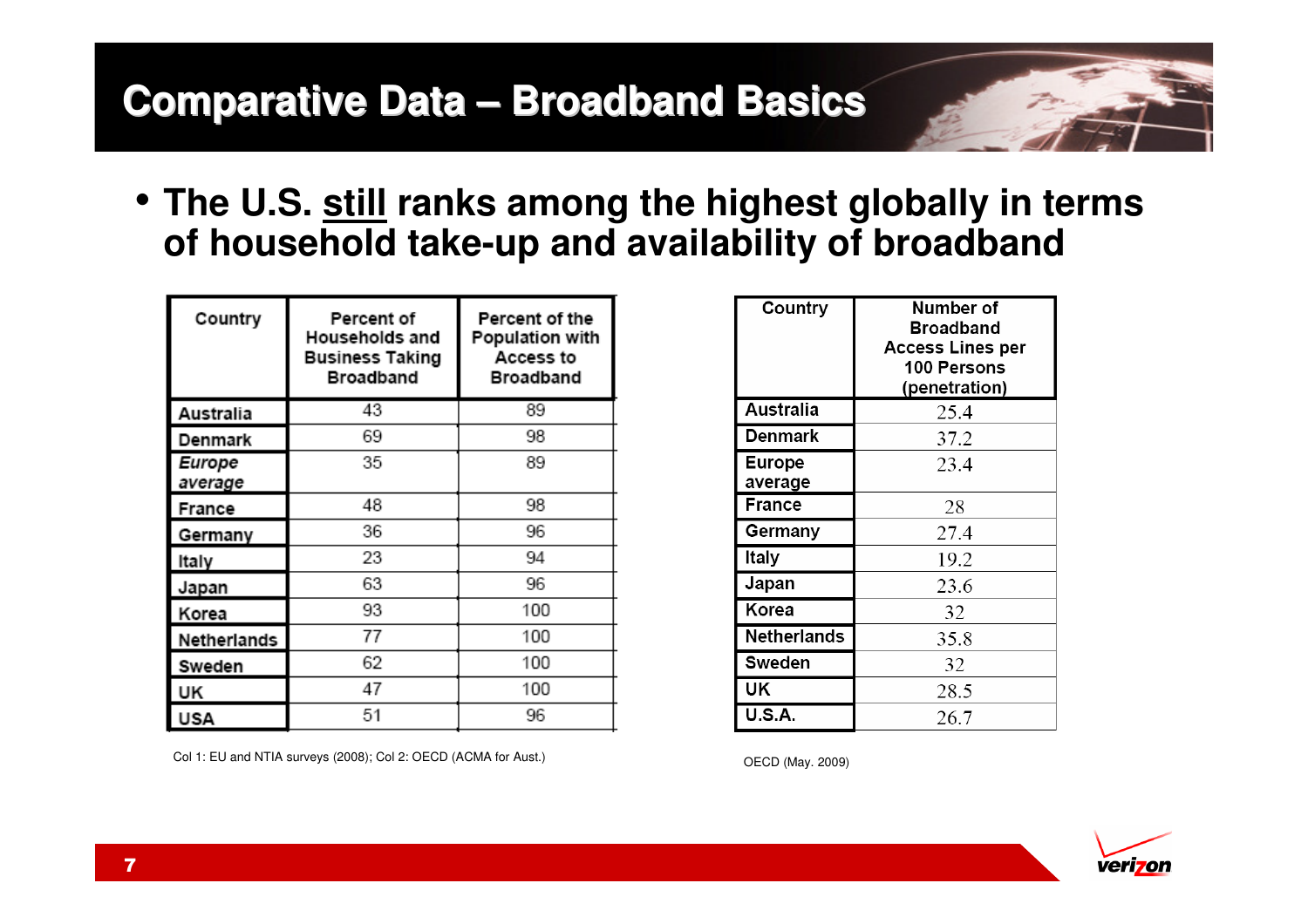## **EU and Select ROW-US Broadband ComparisonsBy-household – Jan. 2008, May 2009**

**Household Internet Adoption (% of households taking broadband)– with additional countries overlaid −**



Other countries – OECD Broadband Statistics, Households with Broadband Access (November 2008).

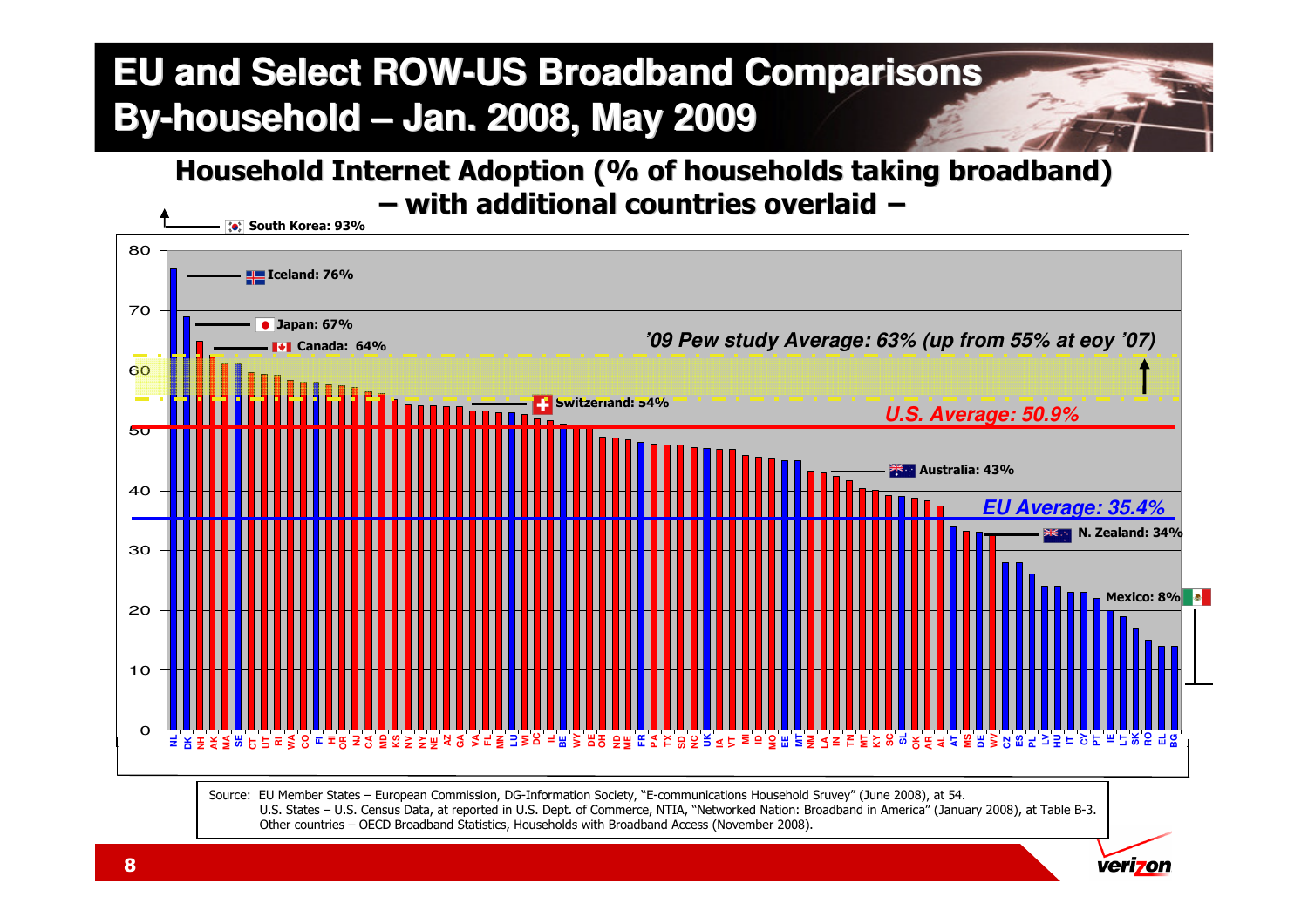## **Focus on Fiber and Mobile Broadband**

**From September 2007 to September 2008, the number of FTTH connected homes in the U.S. increased from 1,478,597 to 3,760,000 (254%)**



- **By comparison, it was announced in early 2008 that Europe had reached its**
- **one-millionth FTTH connection (today, Europe has roughly 1.6 million).**– Europe's overall FTTH deployment growth rate in 2008 (comprising that 1.6 million) was 27% in homes passed and roughly 20% in subscriptions
	- Europe's fiber leader Sweden had roughly 400,000 FTTH connections by the end of 2008
- **U.S. mobile broadband:**
	- Wireless broadband connections grew from 22.2 million to 50.9 million 128.7% growth – between 2006 and 2007 alone.
	- "3G mobile data coverage is very high in a number of countries, including Sweden, Korea, Luxembourg, Italy, the U.K. and the U.S. … generally, mobile access to the Internet and the use of mobile applications is lagging in all but a few countries."

Above data: IDATE, Fiber to the Home Councils (Europe and North America) (year-end 2008)

3G mobile data coverage: OECD, Broadband Growth and Policies (2008), at 36.



•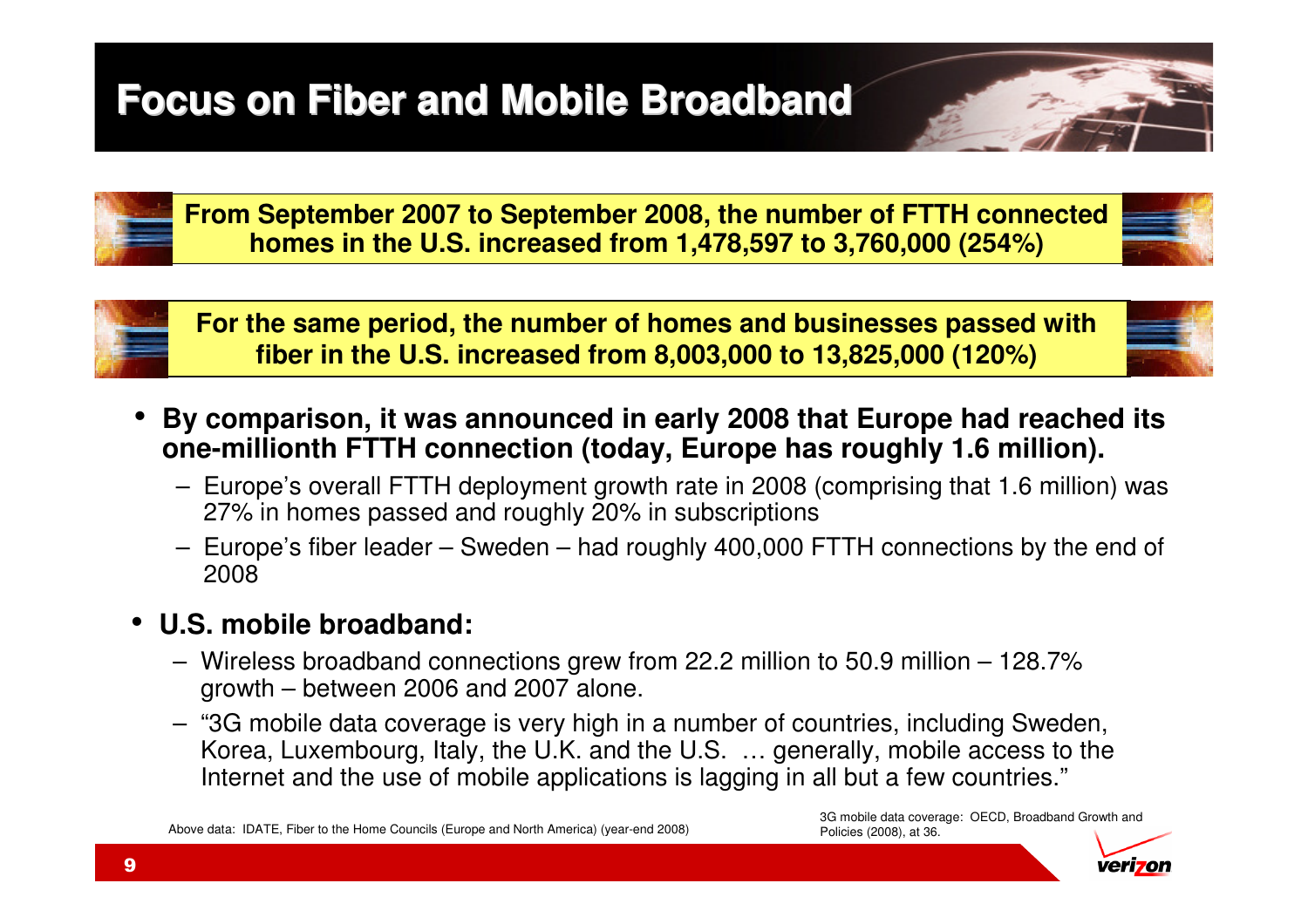## **Using Broadband Has Profound Societal Impact**

## • **Environment**

- Broadband helps achieve energy independence & environmental goals
- Broadband use can reduce carbon emissions by 22% by 2020
- Telework, smart grids and smart highway/transportation systems using broadband can reduce total U.S. oil consumption by up to 21%

## • **Healthcare**

 – Electronic health care records and remote monitoring tools using broadband will reduce both costs and medical errors

## • **Serving people with Disabilities**

 – Enables more effective communication, expands employment opportunities, increases education and social interaction via remote interpreting, and expands telemedicine for disabled





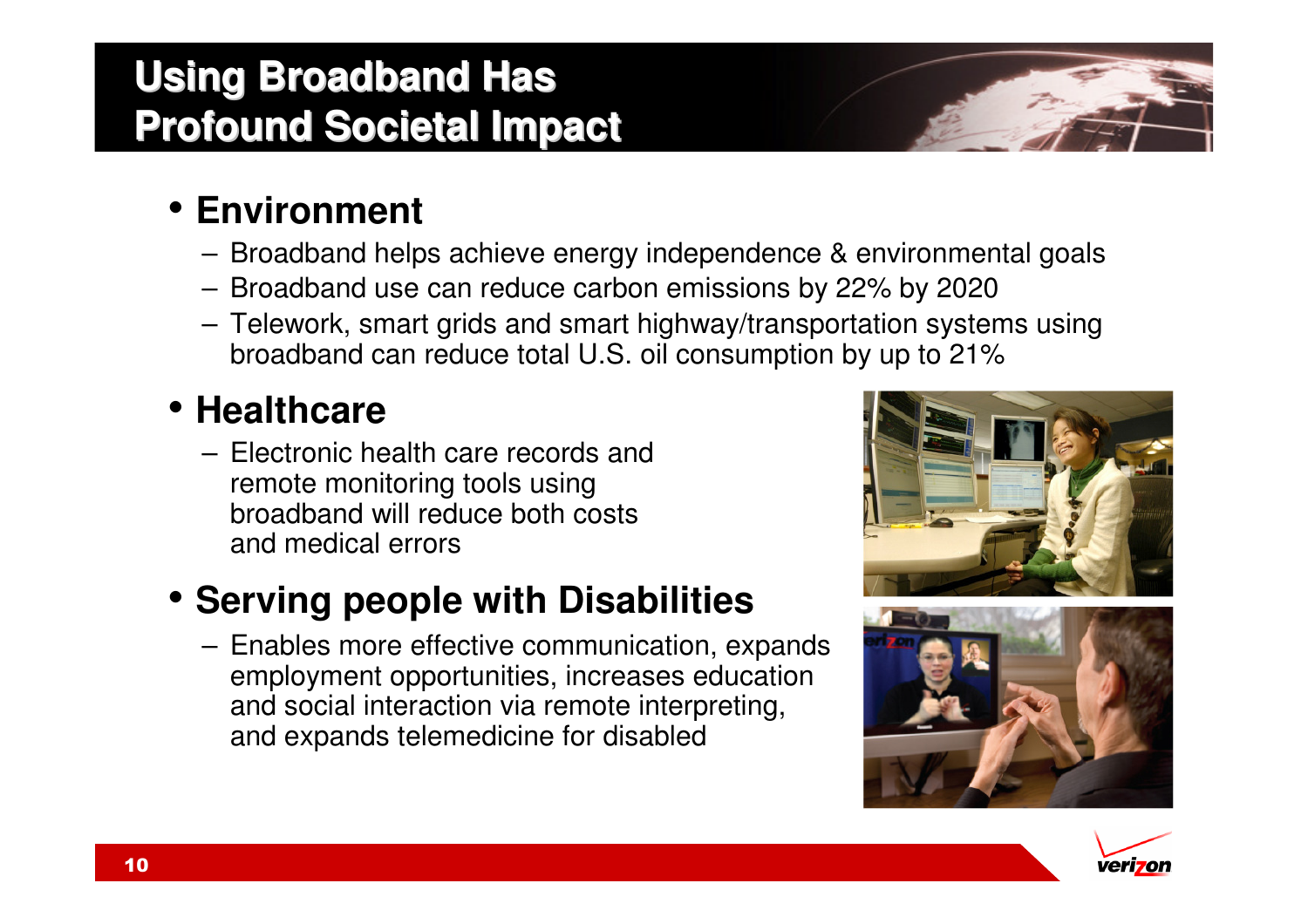## **The Global Digital Economy**

**Lessons –** *certainly* **Truisms –** *a few* **Marching Orders –** *not likely*

- **1.7 billion Internet users – global population 6.8 billion**
- **Global IP traffic will quintuple from 2008 to 2013** 
	- Overall 40% CAGR 08-13, mobile data 131%, consumer 42%, business IP 33%
	- IP traffic growing fastest in the Middle East, Africa, followed by Latin America
	- Key drivers are high definition video + high speed penetration [Cisco 2009]
	- Ever increasing consumer-generated content
- **For every 10% increase in high-speed Internet access, economic growth rises 1.3%** [World Bank 2009]
- **Networks and services and users are global**
	- Global fiber optic networks IP connectivity crossborder services
	- Growth through careful understanding of when legacy regulation is relevant – *i.e.,* markets are not one-sized-fits all, and the strategies that drive them, are different